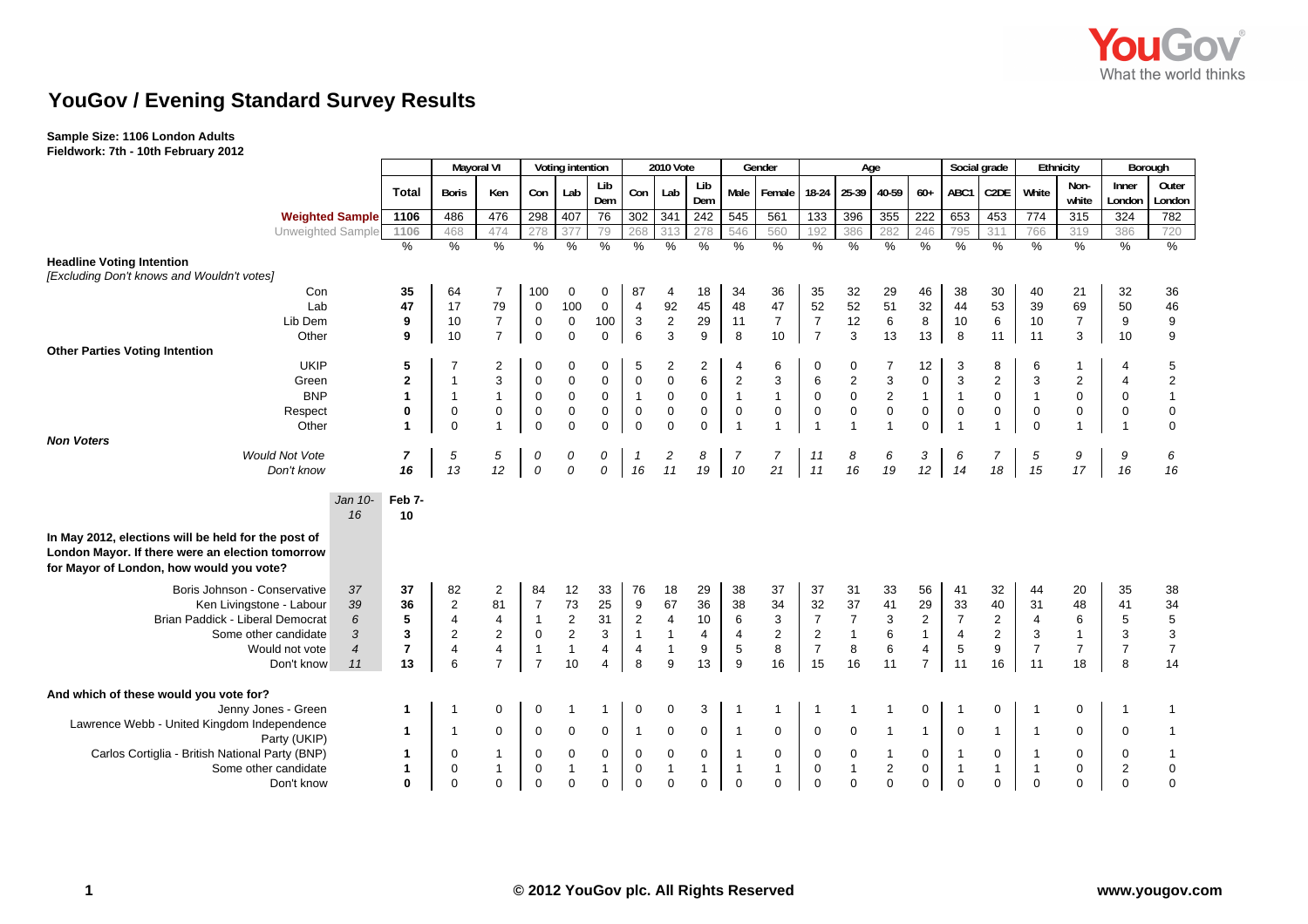

|                                                                                            |                  |                |               | Mayoral VI    |               | Voting intention |                 |                | <b>2010 Vote</b>        |               |                | Gender         |                  |                  | Age                       |                |                | Social grade      |                | Ethnicity      | Borough     |                |
|--------------------------------------------------------------------------------------------|------------------|----------------|---------------|---------------|---------------|------------------|-----------------|----------------|-------------------------|---------------|----------------|----------------|------------------|------------------|---------------------------|----------------|----------------|-------------------|----------------|----------------|-------------|----------------|
|                                                                                            |                  | <b>Total</b>   | <b>Boris</b>  | Ken           | Con           | Lab              | Lib             | Con            | Lab                     | Lib           | Male           | Female         | $18-24$          | 25-39            | 40-59                     | $60+$          | ABC1           | C <sub>2</sub> DE | White          | Non-           | Inner       | Outer          |
|                                                                                            |                  |                |               |               |               |                  | Dem             |                |                         | Dem           |                |                |                  |                  |                           |                |                |                   |                | white          | London      | London         |
| <b>Weighted Sample</b>                                                                     |                  | 1106           | 486           | 476           | 298           | 407              | 76              | 302            | 341                     | 242           | 545            | 561            | 133              | 396              | 355                       | 222            | 653            | 453               | 774            | 315            | 324         | 782            |
| Unweighted Sample                                                                          |                  | 1106           | 468           | 474           | 278           | 377              | 79              | 268            | 313                     | 278           | 546            | 560            | 192              | 386              | 282                       | 246            | 795            | 311               | 766            | 319            | 386         | 720            |
|                                                                                            |                  | $\frac{1}{2}$  | $\frac{9}{6}$ | $\frac{9}{6}$ | $\frac{0}{6}$ | $\frac{1}{2}$    | $\frac{0}{0}$   | $\frac{0}{0}$  | $\%$                    | $\frac{1}{2}$ | $\frac{9}{6}$  | %              | $\%$             | $\%$             | $\frac{9}{6}$             | $\frac{1}{2}$  | $\%$           | $\%$              | $\frac{9}{6}$  | $\frac{0}{0}$  | %           | $\frac{0}{0}$  |
|                                                                                            |                  |                |               |               |               |                  |                 |                |                         |               |                |                |                  |                  |                           |                |                |                   |                |                |             |                |
|                                                                                            | $Jan 10-$        | Feb 7-         |               |               |               |                  |                 |                |                         |               |                |                |                  |                  |                           |                |                |                   |                |                |             |                |
|                                                                                            | 16               | 10             |               |               |               |                  |                 |                |                         |               |                |                |                  |                  |                           |                |                |                   |                |                |             |                |
| Rebased: In May 2012, elections will be held for                                           |                  |                |               |               |               |                  |                 |                |                         |               |                |                |                  |                  |                           |                |                |                   |                |                |             |                |
| the post of London Mayor. If there were an                                                 |                  |                |               |               |               |                  |                 |                |                         |               |                |                |                  |                  |                           |                |                |                   |                |                |             |                |
| election tomorrow for Mayor of London, how                                                 |                  |                |               |               |               |                  |                 |                |                         |               |                |                |                  |                  |                           |                |                |                   |                |                |             |                |
| would you vote?<br>[Excluding Don't knows and Wouldn't votes]                              |                  |                |               |               |               |                  |                 |                |                         |               |                |                |                  |                  |                           |                |                |                   |                |                |             |                |
| Boris Johnson - Conservative                                                               | 44               | 46             | 91            | 2             | 91            | 14               | 36              | 86             | 20                      | 37            | 44             | 48             | 48               | 41               | 40                        | 63             | 49             | 42                | 54             | 26             | 42          | 48             |
| Ken Livingstone - Labour                                                                   | 46               | 45             | 3             | 91            | $\bf 8$       | 82               | 27              | 10             | 74                      | 46            | 44             | 45             | 41               | 48               | 50                        | 33             | 39             | 53                | 37             | 64             | 49          | 43             |
| Brian Paddick - Liberal Democrat                                                           | $\overline{7}$   | $\bf 6$        | 4             | $\pmb{4}$     | $\mathbf{1}$  | $\mathbf{3}$     | 34              | $\mathbf{3}$   | $\overline{\mathbf{4}}$ | $12\,$        | $\overline{7}$ | $\overline{4}$ | $\boldsymbol{9}$ | $\boldsymbol{9}$ | $\ensuremath{\mathsf{3}}$ | $\mathbf{3}$   | $\,8\,$        | 3                 | $\,$ 5 $\,$    | 8              | 6           | $\,6$          |
| Some other candidate                                                                       | 3                | $\overline{3}$ | 3             | 3             | $\mathbf{0}$  | $\overline{2}$   | 3               | $\overline{1}$ | $\mathbf{1}$            | 5             | $\sqrt{5}$     | 2              | $\overline{2}$   | 2                | $\overline{7}$            | $\overline{2}$ | $\overline{4}$ | $\overline{2}$    | $\overline{4}$ | 1              | 3           | 3              |
|                                                                                            |                  |                |               |               |               |                  |                 |                |                         |               |                |                |                  |                  |                           |                |                |                   |                |                |             |                |
| If you had to choose, who would you rather have                                            |                  |                |               |               |               |                  |                 |                |                         |               |                |                |                  |                  |                           |                |                |                   |                |                |             |                |
| as mayor of London, Boris Johnson or Ken                                                   |                  |                |               |               |               |                  |                 |                |                         |               |                |                |                  |                  |                           |                |                |                   |                |                |             |                |
| Livingstone?                                                                               |                  |                |               |               |               |                  |                 |                |                         |               |                |                |                  |                  |                           |                |                |                   |                |                |             |                |
| Boris Johnson                                                                              | 44               | 44             | 100           | $\mathbf 0$   | 86            | 16               | 51              | 82             | 21                      | 40            | 44             | 44             | 43               | 39               | 39                        | 63             | 49             | 36                | 50             | 28             | 42          | 45             |
| Ken Livingstone                                                                            | 46               | 43             | $\mathbf 0$   | 100           | 9             | 77               | 37              | 12             | 71                      | 45            | 45             | 41             | 43               | 45               | 49                        | 32             | 39             | 49                | 38             | 54             | 47          | 41             |
| Don't know                                                                                 | 11               | 13             | $\mathbf 0$   | $\Omega$      | 5             | $\overline{7}$   | 12 <sup>2</sup> | 6              | 8                       | 15            | 11             | 15             | 14               | 17               | 13                        | 6              | 12             | 15                | 11             | 18             | 11          | 14             |
|                                                                                            |                  |                |               |               |               |                  |                 |                |                         |               |                |                |                  |                  |                           |                |                |                   |                |                |             |                |
| Rebased: If you had to choose, who would you                                               |                  |                |               |               |               |                  |                 |                |                         |               |                |                |                  |                  |                           |                |                |                   |                |                |             |                |
| rather have as mayor of London, Boris Johnson                                              |                  |                |               |               |               |                  |                 |                |                         |               |                |                |                  |                  |                           |                |                |                   |                |                |             |                |
| or Ken Livingstone?                                                                        |                  |                |               |               |               |                  |                 |                |                         |               |                |                |                  |                  |                           |                |                |                   |                |                |             |                |
| [Excluding Don't knows]                                                                    |                  |                |               |               |               |                  |                 |                |                         |               |                |                |                  |                  |                           |                |                |                   |                |                |             |                |
| Boris Johnson                                                                              | 49               | 51             | 100           | 0             | 90            | 17               | 58              | 88             | 23                      | 47            | 49             | 52             | 50               | 47               | 44                        | 66             | 56             | 43                | 57             | 34             | 47          | 52             |
| Ken Livingstone                                                                            | 51               | 49             | $\mathbf{0}$  | 100           | 10            | 83               | 42              | 12             | 77                      | 53            | 51             | 48             | 50               | 53               | 56                        | 34             | 44             | 57                | 43             | 66             | 53          | 48             |
|                                                                                            |                  |                |               |               |               |                  |                 |                |                         |               |                |                |                  |                  |                           |                |                |                   |                |                |             |                |
| Even though you don't support him at the<br>moment, what is the chance that you might vote |                  |                |               |               |               |                  |                 |                |                         |               |                |                |                  |                  |                           |                |                |                   |                |                |             |                |
| for Boris Johnson in the election in May next                                              |                  |                |               |               |               |                  |                 |                |                         |               |                |                |                  |                  |                           |                |                |                   |                |                |             |                |
| year?                                                                                      |                  |                |               |               |               |                  |                 |                |                         |               |                |                |                  |                  |                           |                |                |                   |                |                |             |                |
| [Only those who would vote for Ken were asked this                                         |                  |                |               |               |               |                  |                 |                |                         |               |                |                |                  |                  |                           |                |                |                   |                |                |             |                |
| question n=397]                                                                            |                  |                |               |               |               |                  |                 |                |                         |               |                |                |                  |                  |                           |                |                |                   |                |                |             |                |
| No chance at all                                                                           | 62               | 56             | 8             | 57            | 34            | 59               | 41              | 27             | 57                      | 68            | 56             | 56             | 52               | 49               | 67                        | 50             | 52             | 62                | 60             | 49             | 58          | 55             |
| A very slight chance                                                                       | 24               | 30             | 57            | 30            | 23            | 31               | 37              | 37             | $30\,$                  | 22            | 31             | 29             | 41               | 32               | 26                        | 29             | 37             | 22                | 31             | 31             | 30          | $30\,$         |
| <b>TOTAL NO CHANCE</b>                                                                     | 86               | 86             | 66            | 87            | 57            | 90               | 77              | 64             | 87                      | 90            | 87             | 86             | 93               | 81               | 93                        | 79             | 89             | 83                | 91             | 79             | 88          | 85             |
| A fair chance                                                                              | $\overline{7}$   | 12             | 34            | 11            | 43            | 9                | 23              | 34             | 11                      | 9             | 12             | 12             | $\overline{7}$   | 16               | 6                         | 19             | 9              | 16                | 9              | 17             | 9           | 13             |
| A good chance                                                                              | $\overline{c}$   | $\mathbf{1}$   | 0             | $\mathbf{1}$  | 0             | $\mathbf{1}$     | 0               | 3              | $\mathbf{1}$            | 0             | $\overline{1}$ | $\mathbf{1}$   | $\mathbf 0$      | $\mathbf{1}$     | $\mathbf{1}$              | $\overline{2}$ | $\overline{2}$ | $\mathbf 0$       | $\mathbf{1}$   | $\overline{2}$ | $\mathbf 0$ | $\overline{2}$ |
| <b>TOTAL CHANCE</b>                                                                        | $\boldsymbol{9}$ | 13             | 34            | 12            | 43            | 10               | 23              | 36             | 13                      | 10            | 13             | 13             | $\overline{7}$   | 17               | $\overline{7}$            | 21             | 11             | 16                | 9              | 19             | 10          | 15             |
| Don't know                                                                                 | 5                | $\mathbf{1}$   | 0             | $\mathbf{1}$  | $\theta$      | $\Omega$         | 0               | 0              | $\mathbf{1}$            | $\mathbf{1}$  | $\mathbf 0$    | $\mathbf{1}$   | $\mathbf 0$      | $\overline{1}$   | $\Omega$                  | $\mathbf 0$    | $\overline{1}$ | $\mathbf{1}$      | $\mathbf 0$    | $\mathbf{1}$   | 2           | $\Omega$       |
|                                                                                            |                  |                |               |               |               |                  |                 |                |                         |               |                |                |                  |                  |                           |                |                |                   |                |                |             |                |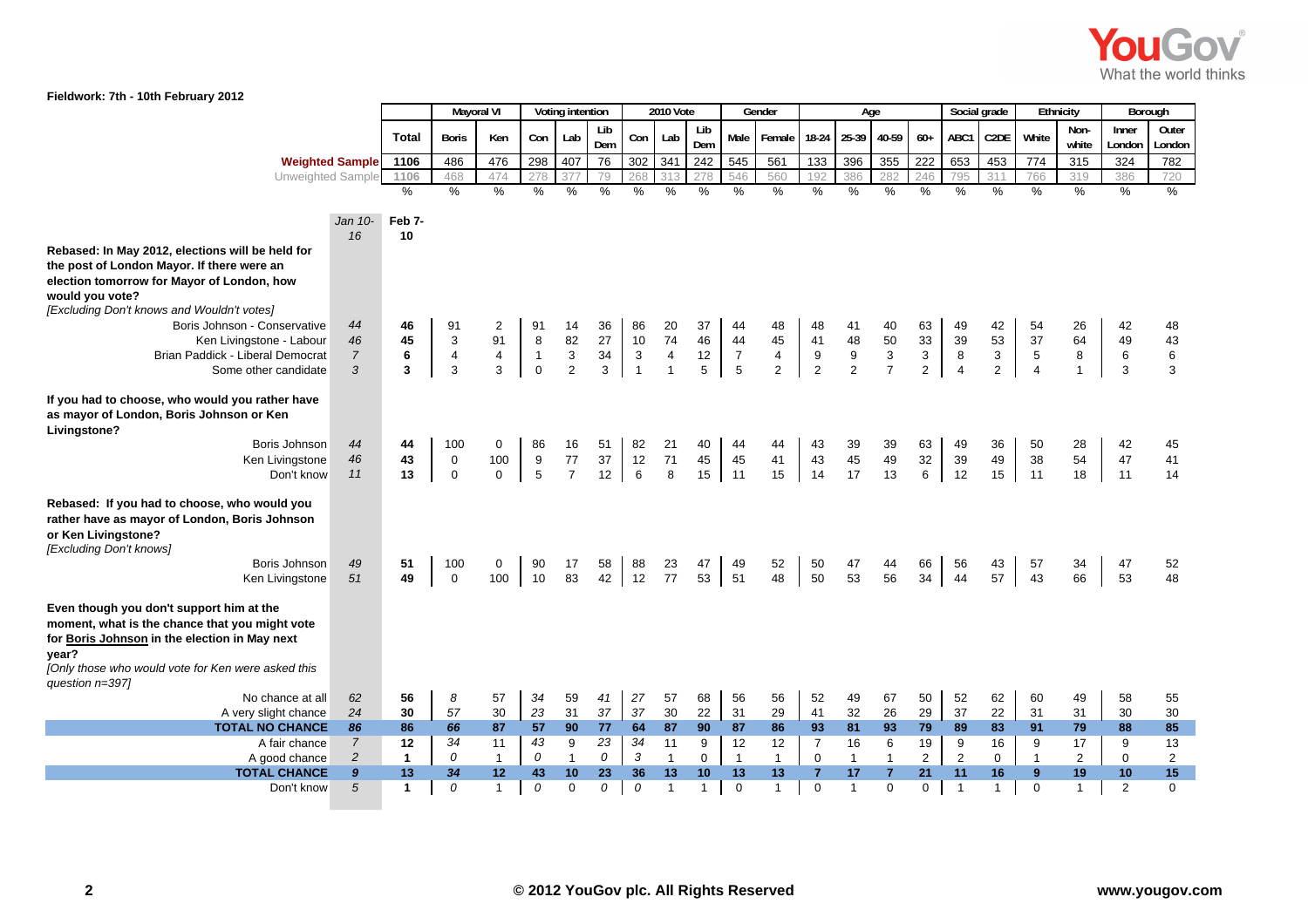

|                                                                                      |                      |              | <b>Mayoral VI</b>              |                               |                     | Voting intention  |                    |                 | <b>2010 Vote</b>     |                |                      | Gender                  |                |              | Age                  |                      |             | Social grade          |                | Ethnicity      |                 | Borough               |
|--------------------------------------------------------------------------------------|----------------------|--------------|--------------------------------|-------------------------------|---------------------|-------------------|--------------------|-----------------|----------------------|----------------|----------------------|-------------------------|----------------|--------------|----------------------|----------------------|-------------|-----------------------|----------------|----------------|-----------------|-----------------------|
|                                                                                      |                      | <b>Total</b> | <b>Boris</b>                   | Ken                           | Con                 | Lab               | Lib<br>Dem         | Con             | Lab                  | Lib<br>Dem     | Male                 | Female                  | 18-24          | 25-39        | 40-59                | $60+$                | ABC1        | C <sub>2</sub> DE     | White          | Non-<br>white  | Inner<br>London | Outer<br>London       |
| <b>Weighted Sample</b>                                                               |                      | 1106         | 486                            | 476                           | 298                 | 407               | 76                 | 302             | 341                  | 242            | 545                  | 561                     | 133            | 396          | 355                  | 222                  | 653         | 453                   | 774            | 315            | 324             | 782                   |
| Unweighted Sample                                                                    |                      | 1106         | 468                            | 474                           | 278                 | 377               | 79                 | 268             | 313                  | 278            | 546                  | 560                     | 192            | 386          | 282                  | 246                  | 795         | 311                   | 766            | 319            | 386             | 720                   |
|                                                                                      |                      | $\%$         | $\%$                           | $\%$                          | %                   | $\%$              | $\%$               | $\%$            | %                    | $\%$           | $\%$                 | $\%$                    | $\%$           | %            | %                    | $\%$                 | %           | $\%$                  | $\%$           | %              | %               | $\%$                  |
| Even though you don't support him at the                                             |                      |              |                                |                               |                     |                   |                    |                 |                      |                |                      |                         |                |              |                      |                      |             |                       |                |                |                 |                       |
| moment, what is the chance that you might vote                                       |                      |              |                                |                               |                     |                   |                    |                 |                      |                |                      |                         |                |              |                      |                      |             |                       |                |                |                 |                       |
| for Ken Livingstone in the election in May next                                      |                      |              |                                |                               |                     |                   |                    |                 |                      |                |                      |                         |                |              |                      |                      |             |                       |                |                |                 |                       |
| year?<br>[Only those who would vote for Boris were asked this<br>question n=390]     |                      |              |                                |                               |                     |                   |                    |                 |                      |                |                      |                         |                |              |                      |                      |             |                       |                |                |                 |                       |
| No chance at all                                                                     | 64                   | 61           | 62                             | 49                            | 69                  | 25                | 63                 | 75              | 35                   | 61             | 56                   | 67                      | 44             | 56           | 62                   | 72                   | 62          | 60                    | 64             | 44             | 62              | 61                    |
| A very slight chance                                                                 | 23                   | 24           | 25                             | 0                             | 24                  | 42                | 15                 | 18              | 29                   | 24             | 28                   | 20                      | 48             | 25           | 19                   | 19                   | 24          | 25                    | 24             | 25             | 25              | 24                    |
| <b>TOTAL NO CHANCE</b>                                                               | 87                   | 85           | 87                             | 49                            | 93                  | 67                | 78                 | 92 <sub>2</sub> | 64                   | 84             | 84                   | 87                      | 92             | 81           | 81                   | 91                   | 86          | 85                    | 88             | 69             | 87              | 85                    |
| A fair chance                                                                        | 10                   | 8            | 6                              | 38                            | 3                   | 19                | 22                 | $\overline{2}$  | 24                   | 13             | 8                    | 7                       | 4              | 10           | 11                   | 4                    | 8           | $\overline{7}$        | $\overline{7}$ | 9              | $\overline{7}$  | 8                     |
| A good chance                                                                        | $\mathcal{O}$        | $\mathbf{1}$ | $\mathbf{1}$                   | 13                            | $\overline{2}$      | $\mathbf{1}$      | 0                  | $\overline{1}$  | 0                    | $\mathbf{1}$   | $\overline{1}$       | $\overline{\mathbf{c}}$ | $\mathsf 3$    | $\mathbf{1}$ | $\mathbf 0$          | $\overline{c}$       | $\mathbf 1$ | $\overline{2}$        |                | $\overline{c}$ | $\overline{c}$  | $\mathbf{1}$          |
| <b>TOTAL CHANCE</b>                                                                  | 10                   | 9            | $\overline{7}$                 | 51                            | 5                   | 19<br>14          | 22<br>0            | 4               | 24                   | 14             | $\bf{9}$             | $\bf{9}$                | 7              | 11           | 11                   | $6\phantom{1}$       | 9           | 9<br>$\overline{7}$   | 9              | 11             | 10              | 8<br>$\overline{7}$   |
| Don't know                                                                           | 3                    | 6            | 6                              | 0                             | $\overline{2}$      |                   |                    | $\overline{4}$  | 12                   | $\overline{2}$ | $\overline{7}$       | 5                       | $\overline{1}$ | 8            | 8                    | 4                    | 5           |                       | $\overline{4}$ | 19             | 3               |                       |
| How well or badly do you think Boris Johnson is<br>doing his job as Mayor of London? |                      |              |                                |                               |                     |                   |                    |                 |                      |                |                      |                         |                |              |                      |                      |             |                       |                |                |                 |                       |
| Very well                                                                            | $\overline{7}$       | 9            | 21                             | $\mathbf 0$                   | 21                  | 3                 | $\overline{7}$     | 19              | 5                    | $\overline{7}$ | 10                   | 8                       | 9              | 9            | 8                    | 11                   | 10          | 8                     | 11             | 5              | 10              | 9                     |
| Fairly well                                                                          | 51                   | 46           | 76                             | 22                            | 68                  | 31                | 69                 | 66              | 35                   | 44             | 44                   | 48                      | 40             | 46           | 42                   | 57                   | 52          | 39                    | 49             | 41             | 44              | 47                    |
| <b>TOTAL WELL</b>                                                                    | 59                   | 56           | 97                             | 22                            | 89                  | 34                | 77                 | 86              | 40                   | 51             | 54                   | 57                      | 49             | 55           | 50                   | 69                   | 62          | 47                    | 60             | 45             | 54              | 56                    |
| Fairly badly                                                                         | 23                   | 24           | $\overline{2}$                 | 47                            | 5                   | 37                | 17                 | $\overline{7}$  | 33                   | 30             | 22                   | 26                      | 26             | 25           | 26                   | 18                   | 23          | 25                    | 23             | 28             | 26              | 23                    |
| Very badly                                                                           | 12                   | 13           | $\mathbf 0$                    | 26                            | $\overline{2}$      | 25                | 6                  | $\overline{1}$  | 23                   | 14             | 17                   | 9                       | 14             | 11           | 16                   | 10                   | 9           | 18                    | 11             | 15             | 14              | 12                    |
| <b>TOTAL BADLY</b><br>Don't know                                                     | 35<br>$\overline{7}$ | 37<br>8      | $\overline{2}$<br>$\mathbf{1}$ | 73<br>5                       | $\overline{7}$<br>5 | 63<br>3           | 23<br>$\mathbf{1}$ | 8<br>6          | 56<br>$\overline{4}$ | 44<br>5        | 39<br>$\overline{7}$ | 35<br>9                 | 40<br>11       | 36<br>9      | 42<br>$\overline{7}$ | 27<br>$\overline{4}$ | 32<br>6     | 43<br>10 <sup>1</sup> | 34<br>6        | 43<br>12       | 40<br>6         | 35<br>8               |
|                                                                                      |                      |              |                                |                               |                     |                   |                    |                 |                      |                |                      |                         |                |              |                      |                      |             |                       |                |                |                 |                       |
| How well or badly do you think Ken Livingston<br>did his job as Mayor of London?     |                      |              |                                |                               |                     |                   |                    |                 |                      |                |                      |                         |                |              |                      |                      |             |                       |                |                |                 |                       |
| Very well                                                                            | 14                   | 10           | 3                              | 21                            | $\overline{2}$      | 21                | 18                 | 3               | 18                   | 12             | 13                   | 8                       | 10             | 10           | 12                   | 9                    | 10          | 11                    | 8              | 17             | 12              | 10                    |
| Fairly well<br><b>TOTAL WELL</b>                                                     | 41<br>55             | 42<br>52     | 25<br>28                       | 65<br>86                      | 27<br>30            | 58<br>79          | 45<br>62           | 24<br>26        | 57<br>75             | 46<br>58       | 43<br>56             | 41<br>48                | 42<br>52       | 43<br>53     | 42<br>53             | 41<br>49             | 41          | 43<br>55              | 43<br>50       | 40             | 45<br>56        | 41<br>50              |
| Fairly badly                                                                         | 22                   | 23           | 37                             | $\overline{7}$                | 33                  | 12                | 30                 | 36              | 14                   | 21             | 22                   | 24                      | 18             | 21           | 25                   | 26                   | 50<br>25    | 20                    | 24             | 56<br>21       | 22              | 24                    |
| Very badly                                                                           | 14                   | 14           | 27                             | $\mathbf{1}$                  | 28                  | $\overline{2}$    | $\overline{7}$     | 29              | $\overline{4}$       | 11             | 15                   | $12 \,$                 | 9              | 12           | 13                   | 20                   | 14          | 13                    | 16             | 6              | 14              | 13                    |
| <b>TOTAL BADLY</b>                                                                   | 36                   | 37           | 64                             | $9^{\circ}$                   | 61                  | 14                | 37                 | 65              | 18                   | 33             | 38                   | 36                      | 27             | 33           | 38                   | 46                   | 39          | 33                    | 40             | 28             | 36              | 37                    |
| Don't know                                                                           | 9                    | 11           | 8                              | 5                             | 9                   | $\overline{7}$    | 0                  | 9               | $\overline{7}$       | 9              | $\overline{7}$       | 16                      | 22             | 14           | 9                    | 5                    | 11          | 12                    | 10             | 16             | 8               | 13                    |
| Who do you think has achieved more for London<br>during their time as Mayor?         |                      |              |                                |                               |                     |                   |                    |                 |                      |                |                      |                         |                |              |                      |                      |             |                       |                |                |                 |                       |
| Ken Livingstone has achieved much more                                               | 20                   | 19           | 3                              | 39                            | 5                   | 36                | 21                 | 6               | 32                   | 22             | 24                   | 13                      | 12             | 18           | 23                   | 16                   | 19          | 18                    | 17             | 22             | 24              | 16                    |
| Ken Livingstone has achieved a little more                                           | 20                   | 21           | 5                              | 41                            | 6                   | 37                | 24                 | 8               | 35                   | 19             | 20                   | 22                      | 22             | 25           | 20                   | 15                   | 19          | 25                    | 17             | 31             | 24              | 20                    |
| <b>TOTAL KEN HAS ACHIEVED MORE</b>                                                   | 40                   | 40           | 9                              | 80                            | 11                  | 73                | 45                 | 14              | 67                   | 41             | 44                   | 35                      | 34             | 43           | 43                   | 31                   | 37          | 43                    | 34             | 53             | 48              | 36                    |
| Both have achieved about the same                                                    | 17                   | 16           | 15                             | 13                            | 13                  | 11                | 16                 | 16              | 12                   | 19             | 16                   | 16                      | 16             | 18           | 16                   | 12                   | 16          | 15                    | 16             | 15             | 11              | 18                    |
| Boris Johnson has achieved a little more                                             | 20                   | 21           | 43                             | $\overline{2}$                | 37                  | 8                 | 26                 | 33              | 10                   | 20             | 21                   | 21                      | 17             | 16           | 20                   | 34                   | 22          | 19                    | 25             | 9              | 19              | 22                    |
| Boris Johnson has achieved much more<br><b>TOTAL BORIS HAS ACHIEVED MORE</b>         | 10<br>30             | 11<br>31     | 24<br>67                       | $\mathbf 0$<br>$\overline{2}$ | 30<br>67            | $\mathbf{1}$<br>9 | 5<br>31            | 26<br>59        | $\overline{4}$<br>15 | 5<br>26        | 11<br>31             | 11<br>31                | 11<br>28       | 10<br>25     | 9<br>29              | 15<br>48             | 13<br>35    | 8<br>27               | 14<br>39       | 4<br>13        | 12<br>31        | 10<br>32 <sub>2</sub> |
| Don't know                                                                           | 13                   | 13           | 9                              | 5                             | 10                  | $\overline{7}$    | 8                  | 12              | 6                    | 14             | 9                    | 18                      | 22             | 14           | 12                   | 9                    | 12          | 15                    | 11             | 18             | 10              | 15                    |
|                                                                                      |                      |              |                                |                               |                     |                   |                    |                 |                      |                |                      |                         |                |              |                      |                      |             |                       |                |                |                 |                       |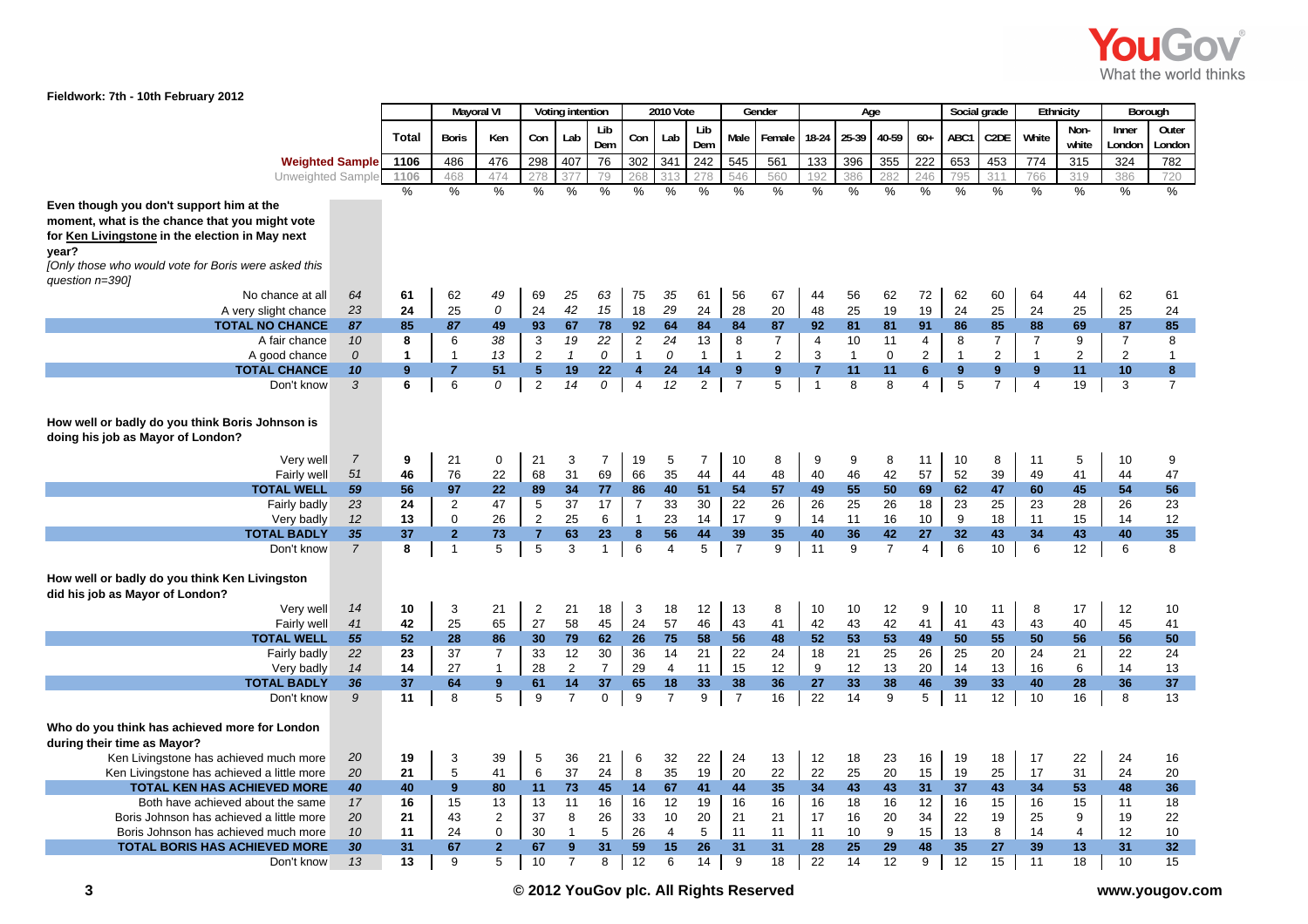

|                                                                                                                                                                                                      |                                                          |                                                          | <b>Mayoral VI</b>                                                            |                                                                                    |                                                                 | Voting intention                                                                      |                                                                                 |                                                                         | 2010 Vote                                                          |                                                          |                                                          | Gender                                                        |                                                                      | Age                                                      |                                                                   |                                                                      |                                                                      | Social grade                                             |                                                                      | Ethnicity                                               | Borough                                                  |                                                                     |
|------------------------------------------------------------------------------------------------------------------------------------------------------------------------------------------------------|----------------------------------------------------------|----------------------------------------------------------|------------------------------------------------------------------------------|------------------------------------------------------------------------------------|-----------------------------------------------------------------|---------------------------------------------------------------------------------------|---------------------------------------------------------------------------------|-------------------------------------------------------------------------|--------------------------------------------------------------------|----------------------------------------------------------|----------------------------------------------------------|---------------------------------------------------------------|----------------------------------------------------------------------|----------------------------------------------------------|-------------------------------------------------------------------|----------------------------------------------------------------------|----------------------------------------------------------------------|----------------------------------------------------------|----------------------------------------------------------------------|---------------------------------------------------------|----------------------------------------------------------|---------------------------------------------------------------------|
|                                                                                                                                                                                                      |                                                          | <b>Total</b>                                             | <b>Boris</b>                                                                 | Ken                                                                                | Con                                                             | Lab                                                                                   | Lib<br>Dem                                                                      | Con                                                                     | Lab                                                                | Lib<br>Dem                                               | Male                                                     | Female                                                        | 18-24 25-39                                                          |                                                          | 40-59                                                             | $60+$                                                                | ABC1                                                                 | C <sub>2</sub> DE                                        | White                                                                | Non-<br>white                                           | Inner<br>London                                          | Outer<br>Londor                                                     |
| <b>Weighted Sample</b>                                                                                                                                                                               |                                                          | 1106                                                     | 486                                                                          | 476                                                                                | 298                                                             | 407                                                                                   | 76                                                                              | 302                                                                     | 341                                                                | 242                                                      | 545                                                      | 561                                                           | 133                                                                  | 396                                                      | 355                                                               | 222                                                                  | 653                                                                  | 453                                                      | 774                                                                  | 315                                                     | 324                                                      | 782                                                                 |
| Unweighted Sample                                                                                                                                                                                    |                                                          | 1106                                                     | 468                                                                          | 474                                                                                | 278                                                             | 37                                                                                    | 79                                                                              | 268                                                                     | 313                                                                | 278                                                      | 546                                                      | 560                                                           | 192                                                                  | 386                                                      | 282                                                               | 246                                                                  | 795                                                                  | 311                                                      | 766                                                                  | 319                                                     | 386                                                      | 720                                                                 |
|                                                                                                                                                                                                      |                                                          | $\%$                                                     | $\frac{9}{6}$                                                                | $\frac{9}{6}$                                                                      | $\%$                                                            | %                                                                                     | $\frac{0}{6}$                                                                   | $\frac{9}{6}$                                                           | $\frac{0}{6}$                                                      | $\frac{0}{6}$                                            | $\%$                                                     | $\frac{9}{6}$                                                 | $\%$                                                                 | %                                                        | $\frac{0}{0}$                                                     | $\%$                                                                 | $\%$                                                                 | $\frac{9}{6}$                                            | $\frac{9}{6}$                                                        | $\%$                                                    | $\%$                                                     | $\frac{0}{6}$                                                       |
| What issues do you think it is most important for<br>the Mayor of London to focus on? (Please choose<br>up to two issues)<br>Improving transport                                                     | 41                                                       | 45                                                       | 50                                                                           | 44                                                                                 | 56                                                              | 47                                                                                    | 31                                                                              | 52                                                                      | 44                                                                 | 46                                                       | 49                                                       | 42                                                            | 39                                                                   | 50                                                       | 44                                                                | 43                                                                   | 49                                                                   | 39                                                       | 47                                                                   | 41                                                      | 48                                                       | 44                                                                  |
| Tackling crime<br>Cost of living in London<br>Creating jobs<br>Affordable housing<br>Making the Olympics a success<br>Promoting London abroad<br>Don't know                                          | 42<br>33<br>28<br>25<br>9<br>$\overline{4}$<br>3         | 45<br>33<br>25<br>23<br>8<br>3<br>4                      | 54<br>29<br>22<br>19<br>10<br>$\,$ 5 $\,$<br>$\overline{2}$                  | 39<br>37<br>28<br>29<br>6<br>$\mathbf{1}$<br>$\overline{2}$                        | 55<br>25<br>20<br>15<br>10<br>6<br>$\overline{1}$               | 36<br>38<br>27<br>29<br>$\overline{7}$<br>$\boldsymbol{2}$<br>$\overline{2}$          | 38<br>33<br>38<br>23<br>13<br>5<br>0                                            | 53<br>25<br>19<br>19<br>8<br>$\,6$<br>5                                 | 44<br>35<br>27<br>25<br>8<br>$\mathbf{1}$<br>$\overline{1}$        | 41<br>35<br>26<br>29<br>8<br>3<br>3                      | 43<br>31<br>23<br>22<br>9<br>$\overline{a}$<br>3         | 46<br>35<br>27<br>25<br>8<br>$\overline{2}$<br>$\overline{4}$ | 39<br>38<br>33<br>20<br>6<br>4<br>6                                  | 40<br>40<br>22<br>21<br>$\bf 8$<br>$\mathbf 2$<br>3      | 46<br>27<br>29<br>23<br>$\bf 8$<br>$\ensuremath{\mathsf{3}}$<br>6 | 55<br>28<br>20<br>31<br>9<br>4<br>0                                  | 45<br>31<br>23<br>21<br>9<br>$\overline{4}$<br>$\overline{c}$        | 44<br>36<br>27<br>27<br>6<br>$\mathbf 1$<br>6            | 48<br>30<br>24<br>26<br>9<br>$\mathbf{3}$<br>$\overline{2}$          | 38<br>40<br>28<br>17<br>6<br>$\overline{c}$<br>9        | 45<br>37<br>22<br>23<br>6<br>3<br>4                      | 45<br>31<br>26<br>24<br>$\boldsymbol{9}$<br>$\sqrt{3}$<br>$\pmb{4}$ |
| Thinking about Boris Johnson, which of the<br>following qualities do you think he has? (Please<br>tick all that apply)                                                                               |                                                          |                                                          |                                                                              |                                                                                    |                                                                 |                                                                                       |                                                                                 |                                                                         |                                                                    |                                                          |                                                          |                                                               |                                                                      |                                                          |                                                                   |                                                                      |                                                                      |                                                          |                                                                      |                                                         |                                                          |                                                                     |
| Charismatic<br>Sticks to what he believes in<br>Honest<br>A natural leader<br>Decisive<br>Strong<br>In touch with the concerns of ordinary people<br>Good in a crisis<br>None of these<br>Don't know | 48<br>33<br>21<br>15<br>18<br>16<br>13<br>11<br>21<br>10 | 48<br>32<br>23<br>18<br>18<br>17<br>15<br>12<br>19<br>10 | 69<br>53<br>42<br>35<br>29<br>33<br>29<br>22<br>$\sqrt{2}$<br>$\overline{4}$ | 34<br>19<br>8<br>6<br>10<br>$\overline{4}$<br>$\mathbf 5$<br>$\sqrt{5}$<br>35<br>8 | 66<br>56<br>41<br>38<br>30<br>36<br>28<br>29<br>$\sqrt{5}$<br>5 | 40<br>22<br>13<br>$\boldsymbol{7}$<br>11<br>8<br>$\overline{7}$<br>$\,6\,$<br>32<br>6 | 45<br>35<br>29<br>29<br>22<br>21<br>16<br>9<br>$\overline{7}$<br>$\overline{4}$ | 62<br>52<br>40<br>32<br>27<br>36<br>25<br>24<br>$\overline{7}$<br>8     | 41<br>20<br>17<br>10<br>15<br>9<br>11<br>$\overline{7}$<br>29<br>8 | 49<br>30<br>16<br>16<br>18<br>14<br>12<br>8<br>21<br>5   | 51<br>30<br>25<br>19<br>18<br>17<br>14<br>15<br>22<br>8  | 45<br>35<br>21<br>18<br>17<br>16<br>16<br>10<br>16<br>12      | 48<br>28<br>27<br>20<br>13<br>$\overline{7}$<br>11<br>11<br>17<br>15 | 46<br>28<br>20<br>17<br>19<br>14<br>12<br>12<br>16<br>12 | 46<br>33<br>20<br>14<br>16<br>18<br>14<br>14<br>24<br>9           | 53<br>42<br>29<br>27<br>21<br>27<br>25<br>12<br>18<br>6              | 58<br>35<br>25<br>21<br>20<br>19<br>14<br>16<br>14<br>$\overline{7}$ | 34<br>28<br>19<br>14<br>15<br>14<br>17<br>8<br>26<br>14  | 56<br>34<br>25<br>22<br>20<br>19<br>17<br>14<br>18<br>$\overline{7}$ | 28<br>28<br>16<br>10<br>14<br>10<br>11<br>9<br>22<br>17 | 55<br>34<br>23<br>20<br>18<br>15<br>13<br>10<br>19<br>8  | 45<br>32<br>23<br>18<br>18<br>18<br>16<br>13<br>19<br>11            |
| Thinking about Ken Livingstone, which of the<br>following qualities do you think he has? (Please<br>tick all that apply)                                                                             |                                                          |                                                          |                                                                              |                                                                                    |                                                                 |                                                                                       |                                                                                 |                                                                         |                                                                    |                                                          |                                                          |                                                               |                                                                      |                                                          |                                                                   |                                                                      |                                                                      |                                                          |                                                                      |                                                         |                                                          |                                                                     |
| Sticks to what he believes in<br>In touch with the concerns of ordinary people<br>Decisive<br>Good in a crisis<br>Strong<br>Honest<br>A natural leader<br>Charismatic<br>None of these<br>Don't know | 40<br>40<br>24<br>19<br>21<br>18<br>18<br>14<br>20<br>13 | 40<br>37<br>21<br>21<br>19<br>18<br>18<br>18<br>18<br>14 | 31<br>17<br>11<br>8<br>11<br>8<br>9<br>11<br>33<br>12                        | 56<br>64<br>35<br>38<br>31<br>33<br>32<br>28<br>3<br>$\overline{7}$                | 30<br>18<br>14<br>10<br>13<br>8<br>11<br>13<br>37<br>10         | 55<br>58<br>33<br>38<br>31<br>32<br>31<br>25<br>$\mathbf 5$<br>$\overline{7}$         | 45<br>41<br>19<br>13<br>13<br>25<br>6<br>33<br>10<br>9                          | 28<br>17<br>11<br>10<br>11<br>$\overline{7}$<br>$9\,$<br>12<br>35<br>12 | 49<br>53<br>33<br>31<br>28<br>27<br>28<br>22<br>9<br>9             | 50<br>43<br>22<br>24<br>21<br>27<br>20<br>21<br>13<br>10 | 43<br>39<br>21<br>24<br>23<br>22<br>19<br>22<br>15<br>10 | 37<br>36<br>21<br>17<br>15<br>15<br>17<br>14<br>22<br>18      | 30<br>33<br>22<br>18<br>17<br>14<br>13<br>16<br>15<br>25             | 34<br>34<br>17<br>23<br>21<br>20<br>19<br>17<br>15<br>17 | 50<br>43<br>26<br>23<br>20<br>20<br>21<br>23<br>15<br>10          | 41<br>34<br>19<br>14<br>14<br>16<br>15<br>13<br>31<br>$\overline{7}$ | 40<br>40<br>21<br>22<br>19<br>20<br>18<br>18<br>17<br>11             | 41<br>33<br>22<br>19<br>18<br>17<br>18<br>17<br>20<br>18 | 42<br>37<br>21<br>19<br>17<br>17<br>15<br>16<br>22<br>12             | 35<br>36<br>22<br>25<br>24<br>20<br>27<br>19<br>8<br>18 | 46<br>45<br>23<br>23<br>19<br>22<br>19<br>20<br>16<br>12 | 38<br>34<br>20<br>20<br>18<br>17<br>18<br>17<br>19<br>14            |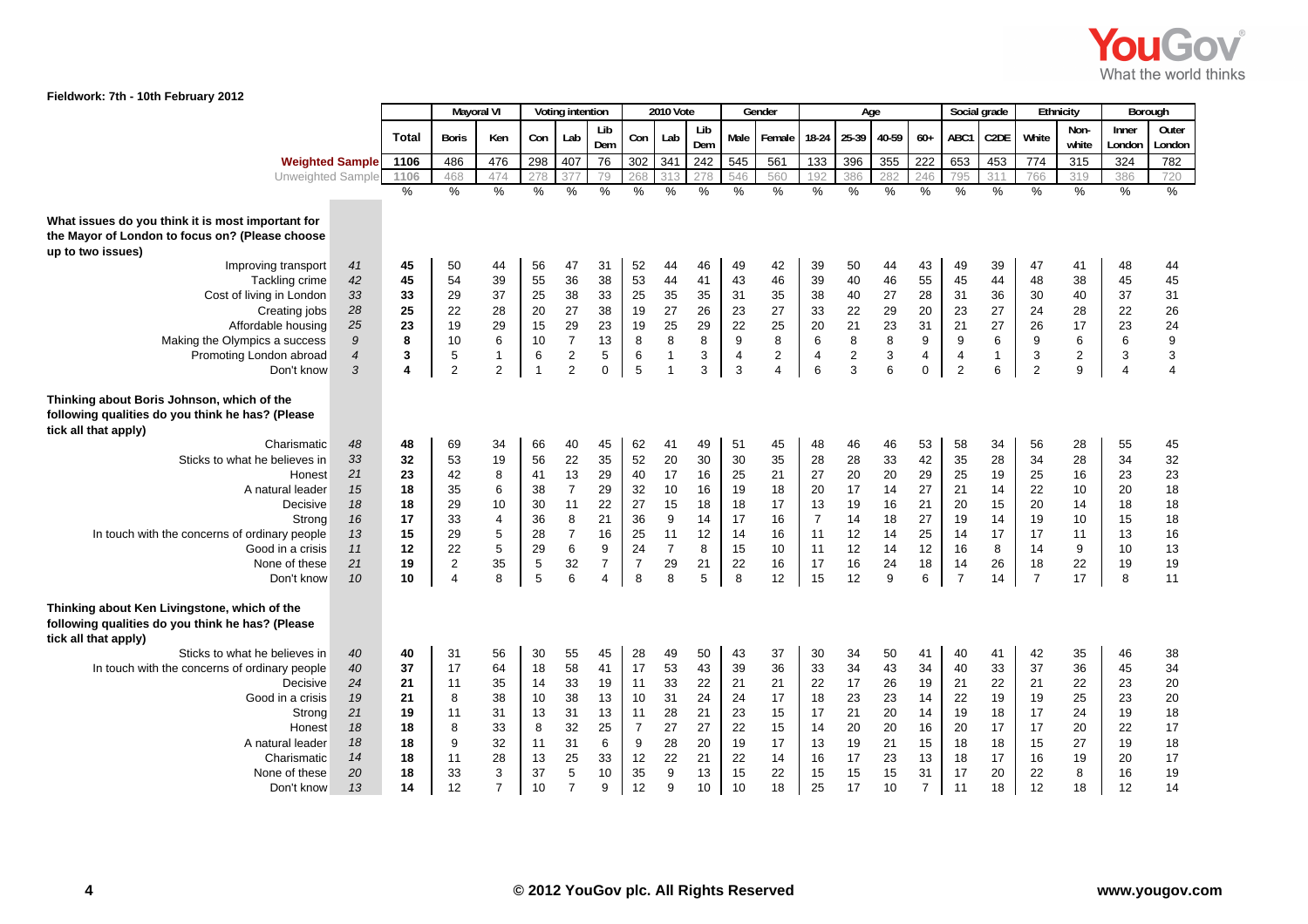

|                                                                                                                                                                                        |                                |                  | <b>Mayoral VI</b>   |                  |                      | Voting intention          |                  |                      | 2010 Vote      |                |                 | Gender                  |                | Age                          |                                        |                   |                 | Social grade                   |                | Ethnicity                 | Borough                            |                         |
|----------------------------------------------------------------------------------------------------------------------------------------------------------------------------------------|--------------------------------|------------------|---------------------|------------------|----------------------|---------------------------|------------------|----------------------|----------------|----------------|-----------------|-------------------------|----------------|------------------------------|----------------------------------------|-------------------|-----------------|--------------------------------|----------------|---------------------------|------------------------------------|-------------------------|
|                                                                                                                                                                                        |                                |                  |                     |                  |                      |                           | Lib              |                      |                | Lib            |                 |                         |                |                              |                                        |                   |                 |                                |                | Non-                      | Inner                              | Outer                   |
|                                                                                                                                                                                        |                                | <b>Total</b>     | <b>Boris</b>        | Ken              | Con                  | Lab                       | Dem              | Con                  | Lab            | Dem            | Male            | Female                  | $18-24$        | 25-39                        | 40-59                                  | $60+$             | ABC1            | C2DE                           | White          | white                     | London                             | London                  |
| <b>Weighted Sample</b>                                                                                                                                                                 |                                | 1106             | 486                 | 476              | 298                  | 407                       | 76               | 302                  | 341            | 242            | 545             | 561                     | 133            | 396                          | 355                                    | 222               | 653             | 453                            | 774            | 315                       | 324                                | 782                     |
| Unweighted Sample                                                                                                                                                                      |                                | 1106             | 468                 | 474              | 278                  | 377                       | 79               | 268                  |                | 278            | 546             | 560                     | 192            | 386                          | 282                                    | 246               | 795             | 311                            | 766            | 319                       | 386                                | 720                     |
|                                                                                                                                                                                        |                                | $\frac{1}{2}$    | $\%$                | %                | $\frac{0}{0}$        | $\%$                      | $\frac{0}{0}$    | $\frac{0}{0}$        | $\frac{0}{0}$  | $\%$           | $\frac{1}{2}$   | $\frac{0}{0}$           | $\%$           | $\frac{0}{0}$                | $\%$                                   | $\frac{0}{6}$     | $\frac{0}{0}$   | %                              | $\%$           | $\%$                      | $\%$                               | %                       |
| Thinking about Brian Paddick, which of the<br>following qualities do you think he has? (Please<br>tick all that apply)                                                                 |                                |                  |                     |                  |                      |                           |                  |                      |                |                |                 |                         |                |                              |                                        |                   |                 |                                |                |                           |                                    |                         |
| Honest                                                                                                                                                                                 | 15                             | 13               | 13                  | 15               | 10                   | 14                        | 33               | 9                    | 16             | 21             | 15              | 11                      | 9              | 14                           | 16                                     | $\boldsymbol{9}$  | 17              | 8                              | 13             | 13                        | 15                                 | 12                      |
| Sticks to what he believes in                                                                                                                                                          | 11                             | 10               | 10                  | $\boldsymbol{9}$ | 8                    | $\boldsymbol{9}$          | 22               | $\overline{5}$       | $10$           | 17             | 12              | $\boldsymbol{7}$        | 10             | $\bf 8$                      | 13                                     | $\boldsymbol{7}$  | 12              | 6                              | 12             | $\ensuremath{\mathsf{3}}$ | 10                                 | 10                      |
| In touch with the concerns of ordinary people                                                                                                                                          | 9                              | 9                | 8                   | 10               | 6                    | 10                        | 30               | $\overline{7}$       | 10             | 14             | 12              | 6                       | 6              | 13                           | $\boldsymbol{9}$                       | $\sqrt{5}$        | 11              | $\,6$                          | 9              | 10                        | 11                                 | 8                       |
| Good in a crisis                                                                                                                                                                       | $\sqrt{5}$<br>$\boldsymbol{6}$ | 6<br>4           | $\overline{7}$<br>3 | 6<br>5           | 4<br>$\mathbf{1}$    | $\overline{4}$<br>5       | 27<br>14         | 6                    | 5              | 9<br>6         | 8<br>5          | $\overline{4}$<br>3     | 8              | 9<br>$\overline{\mathbf{7}}$ | 3                                      | 3<br>$\mathbf{3}$ | 8<br>$\sqrt{5}$ | 3                              | 6<br>5         | $\overline{7}$<br>3       | $\overline{7}$<br>$\boldsymbol{7}$ | 5<br>3                  |
| Strong<br>Decisive                                                                                                                                                                     | 6                              | 4                | 5                   | $\overline{4}$   | 4                    | 5                         | $\boldsymbol{9}$ | 3<br>6               | 4<br>3         | 5              | $6\phantom{1}6$ | 3                       | 4<br>5         | $\,6\,$                      | $\ensuremath{\mathsf{3}}$<br>$\pmb{4}$ | $\overline{2}$    | $\overline{5}$  | 3<br>$\ensuremath{\mathsf{3}}$ | $\overline{4}$ | $\sqrt{5}$                | $\ensuremath{\mathsf{3}}$          | 5                       |
| A natural leader                                                                                                                                                                       | $\sqrt{5}$                     | 4                | 3                   | $\sqrt{5}$       | $\mathbf 2$          | 3                         | 11               | $\overline{4}$       | $\sqrt{5}$     | $\overline{4}$ | $\overline{4}$  | $\overline{\mathbf{4}}$ | $\sqrt{3}$     | $\overline{5}$               | $\overline{6}$                         | $\overline{1}$    | $\mathsf 3$     | $\mathbf 5$                    | $\sqrt{2}$     | $\mathsf g$               | $\overline{5}$                     | $\overline{\mathbf{4}}$ |
| Charismatic                                                                                                                                                                            | $\overline{\mathcal{A}}$       | 4                | $\overline{4}$      | $\sqrt{5}$       | 5                    | $\ensuremath{\mathsf{3}}$ | 14               | $\mathbf{1}$         | 4              | $\overline{7}$ | 5               | $\mathsf 3$             | $\overline{7}$ | $\overline{\mathbf{4}}$      | 5                                      | $\mathbf{1}$      | $\overline{4}$  | $\overline{4}$                 | $\overline{4}$ | $\overline{\mathbf{4}}$   | $\overline{\mathbf{4}}$            | $\overline{\mathbf{4}}$ |
| None of these                                                                                                                                                                          | 19                             | 23               | 26                  | 23               | 31                   | 22                        | $\overline{4}$   | 33                   | 22             | 16             | 26              | 20                      | 15             | 15                           | 27                                     | 36                | 19              | 29                             | 27             | 14                        | 19                                 | 25                      |
| Don't know                                                                                                                                                                             | 54                             | 52               | 48                  | 51               | 49                   | 53                        | 36               | 45                   | 52             | 51             | 44              | 59                      | 61             | 56                           | 44                                     | 51                | 50              | 53                             | 50             | 56                        | 52                                 | 51                      |
| The following policies have been proposed by<br>various candidates in the Mayoral elections so<br>far. Please say which, if any, you think is the most<br>appealing to you personally? |                                |                  |                     |                  |                      |                           |                  |                      |                |                |                 |                         |                |                              |                                        |                   |                 |                                |                |                           |                                    |                         |
| Cutting transport fares by seven per cent                                                                                                                                              |                                | 36               | 26                  | 46               | 27                   | 43                        | 18               | 22                   | 41             | 46             | 31              | 40                      | 41             | 44                           | 39                                     | 12                | 35              | 37                             | 34             | 38                        | 40                                 | 34                      |
| Creating a one-ticket system on the transport network<br>by taking control of London's suburban rail services                                                                          |                                | 12               | 16                  | 9                | 18                   | 11                        | 18               | 14                   | 9              | 14             | 14              | 10                      | 10             | 10                           | 12                                     | 17                | 15              | $\overline{7}$                 | 13             | 8                         | 12                                 | 12                      |
| Increasing police numbers                                                                                                                                                              |                                | 21               | 25                  | 17               | 27                   | 17                        | 28               | 31                   | 18             | 14             | 22              | 19                      | 13             | 14                           | 21                                     | 39                | 18              | 25                             | 24             | 14                        | 20                                 | 21                      |
| Cheaper fares on the underground and London<br>buses for 'early birds' who travel before the rush hour                                                                                 |                                | 11               | 14                  | 11               | 10                   | 14                        | 18               | 12                   | 14             | 11             | 15              | 8                       | 16             | 12                           | 10                                     | $\overline{7}$    | 13              | 8                              | 10             | 14                        | 9                                  | 12                      |
| Cutting the share of Council Tax paid to the Mayor's                                                                                                                                   |                                | $\boldsymbol{9}$ | 12                  | 8                | 12                   | 8                         | $\overline{7}$   | 11                   | 10             | 6              | $\overline{7}$  | 11                      | 4              | 9                            | 5                                      | 19                | 9               | 10                             | 9              | 9                         | 8                                  | 10                      |
| office by one per cent<br>None of the above                                                                                                                                            |                                | 4                | 4                   | $\overline{4}$   | $\sqrt{5}$           | $\sqrt{2}$                | 6                | 3                    | 4              | $\overline{2}$ | 5               | $\sqrt{3}$              | 3              | 5                            | 4                                      | $\mathbf{3}$      | $\mathbf{3}$    | $\,$ 5 $\,$                    | 4              | 3                         | 3                                  | $\overline{\mathbf{4}}$ |
| Don't know                                                                                                                                                                             |                                | $\overline{7}$   | $\overline{4}$      | $6\phantom{a}$   | 2                    | 5                         | 6                | $\overline{7}$       | $\overline{4}$ | 6              | 6               | 9                       | 14             | $\overline{7}$               | 8                                      | $\overline{2}$    | 6               | 9                              | 5              | 14                        | 8                                  | $\overline{7}$          |
| Generally speaking, to what extent do you trust<br>Boris Johnson to fulfil his campaign pledges?                                                                                       |                                |                  |                     |                  |                      |                           |                  |                      |                |                |                 |                         |                |                              |                                        |                   |                 |                                |                |                           |                                    |                         |
| A great deal                                                                                                                                                                           |                                | 6                | 13                  | $\mathbf{1}$     | 15                   | 3                         | $\mathbf 0$      | 14                   | 4              | $\overline{2}$ | 7               | 6                       | 10             | 6                            | 4                                      | 9                 | 8               | 4                              | 8              | 4                         | $\overline{7}$                     | 6                       |
| A fair amount                                                                                                                                                                          |                                | 39               | 67                  | 17               | 65                   | 26                        | 54               | 60                   | 32             | 37             | 39              | 39                      | 26             | 37                           | 39                                     | 52                | 43              | 34                             | 43             | 28                        | 39                                 | 39                      |
| <b>TOTAL DO TRUST</b>                                                                                                                                                                  |                                | 45               | 80                  | 18               | 80                   | 29                        | 54               | 75                   | 35             | 39             | 46              | 45                      | 36             | 43                           | 43                                     | 61                | 50              | 38                             | 51             | 32                        | 46                                 | 45                      |
| Not much                                                                                                                                                                               |                                | 31               | 14                  | 50               | 14                   | 40                        | 31               | 17                   | 36             | 36             | 31              | 31                      | 23             | 34                           | 33                                     | 26                | 31              | 29                             | 29             | 34                        | 31                                 | 31                      |
| Not at all                                                                                                                                                                             |                                | 13<br>43         | $\mathbf 0$<br>14   | 23<br>73         | $\overline{2}$<br>16 | 22                        | 10               | $\mathbf{1}$         | 20             | 16             | 16<br>46        | 10                      | 14             | 11                           | 16                                     | 9<br>35           | 8<br>40         | 19                             | 12             | 15<br>49                  | 14<br>45                           | 12<br>43                |
| <b>TOTAL DO NOT TRUST</b><br>Don't know                                                                                                                                                |                                | 12               | 5                   | 10               | $\overline{4}$       | 62<br>9                   | 40<br>6          | 18<br>$\overline{7}$ | 56<br>9        | 52<br>9        | 8               | 40<br>15                | 37<br>27       | 46<br>12                     | 48<br>9                                | $\overline{4}$    | 10              | 48<br>14                       | 41<br>8        | 19                        | 9                                  | 12                      |
|                                                                                                                                                                                        |                                |                  |                     |                  |                      |                           |                  |                      |                |                |                 |                         |                |                              |                                        |                   |                 |                                |                |                           |                                    |                         |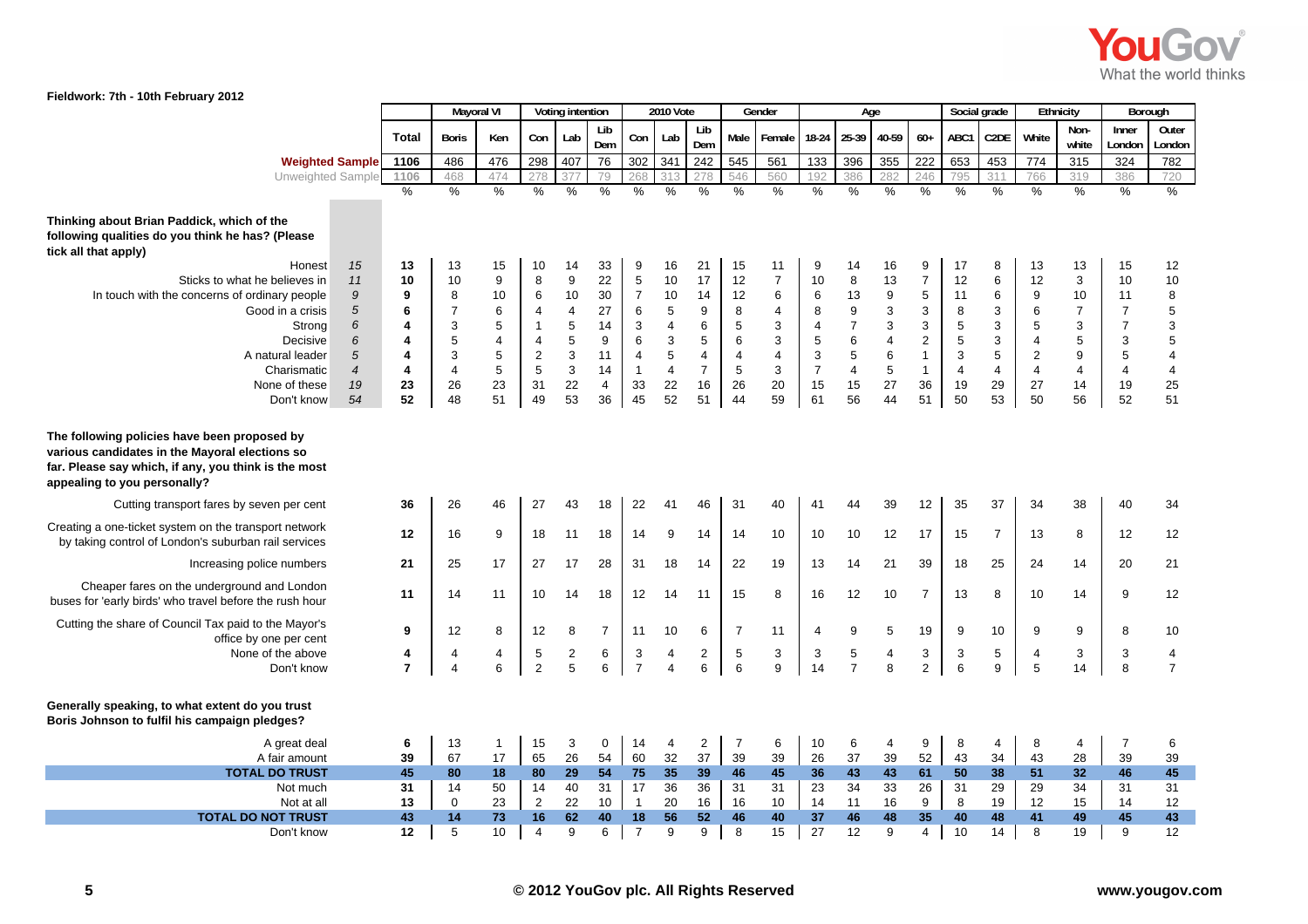

|                                                                                                                                                                                                                                                                                       |                       | <b>Mayoral VI</b> |                      |                | Voting intention |                     |                      | <b>2010 Vote</b>     |                |                | Gender         |                | Age            |                |                |                      | Social grade         | Ethnicity      |                | Borough         |                 |
|---------------------------------------------------------------------------------------------------------------------------------------------------------------------------------------------------------------------------------------------------------------------------------------|-----------------------|-------------------|----------------------|----------------|------------------|---------------------|----------------------|----------------------|----------------|----------------|----------------|----------------|----------------|----------------|----------------|----------------------|----------------------|----------------|----------------|-----------------|-----------------|
|                                                                                                                                                                                                                                                                                       | Total                 | Boris             | Ken                  | Con            | Lab              | Lib<br>Dem          | Con                  | Lab                  | Lib<br>Dem     | Male           | Female         | $18-24$        | 25-39          | 40-59          | $60+$          | ABC1                 | C <sub>2</sub> DE    | White          | Non-<br>white  | Inner<br>London | Outer<br>London |
| <b>Weighted Sample</b>                                                                                                                                                                                                                                                                | 1106                  | 486               | 476                  | 298            | 407              | 76                  | 302                  | 341                  | 242            | 545            | 561            | 133            | 396            | 355            | 222            | 653                  | 453                  | 774            | 315            | 324             | 782             |
| Unweighted Sample                                                                                                                                                                                                                                                                     | 1106<br>$\frac{1}{2}$ | 468<br>%          | 474<br>$\frac{0}{6}$ | 278<br>$\%$    | $\frac{0}{0}$    | 79<br>$\frac{9}{6}$ | 268<br>$\frac{9}{6}$ | 313<br>$\frac{0}{0}$ | 278<br>$\%$    | 546<br>$\%$    | 560<br>$\%$    | 192<br>$\%$    | 386<br>$\%$    | 282<br>%       | 246<br>$\%$    | 795<br>$\frac{0}{0}$ | 311<br>$\frac{0}{0}$ | 766<br>$\%$    | 319<br>%       | 386<br>$\%$     | 720<br>%        |
|                                                                                                                                                                                                                                                                                       |                       |                   |                      |                |                  |                     |                      |                      |                |                |                |                |                |                |                |                      |                      |                |                |                 |                 |
| Generally speaking, to what extent do you trust<br>Ken Livingstone to fulfil his campaign pledges?                                                                                                                                                                                    |                       |                   |                      |                |                  |                     |                      |                      |                |                |                |                |                |                |                |                      |                      |                |                |                 |                 |
| A great deal                                                                                                                                                                                                                                                                          | 7                     | $\mathbf{1}$      | 15                   | $\mathbf{1}$   | 15               | 9                   | $\mathbf{1}$         | 13                   | 8              | 9              | 5              | 5              | $\overline{7}$ | 9              | 6              | 6                    | 8                    | $\sqrt{5}$     | 11             | $\overline{7}$  | $\overline{7}$  |
| A fair amount                                                                                                                                                                                                                                                                         | 40                    | 23                | 64                   | 22             | 62               | 52                  | 22                   | 60                   | 44             | 43             | 37             | 32             | 41             | 45             | 36             | 39                   | 41                   | 37             | 45             | 45              | 38              |
| <b>TOTAL DO TRUST</b><br>Not much                                                                                                                                                                                                                                                     | 47<br>25              | 23<br>39          | 79<br>10             | 23<br>40       | 77<br>11         | 61<br>19            | 23<br>36             | 73<br>15             | 52<br>24       | 52<br>25       | 42<br>26       | 37<br>24       | 47<br>23       | 54<br>25       | 42<br>32       | 45<br>27             | 49<br>23             | 42<br>29       | 56<br>18       | 52<br>21        | 45<br>27        |
| Not at all                                                                                                                                                                                                                                                                            | 16                    | 30                | 3                    | 30             | 3                | 14                  | 32                   | 6                    | 12             | 16             | 15             | 12             | 16             | 13             | 22             | 17                   | 13                   | 19             | 9              | 18              | 15              |
| <b>TOTAL DO NOT TRUST</b>                                                                                                                                                                                                                                                             | 41                    | 69                | 13                   | 70             | 15               | 33                  | 68                   | 20                   | 37             | 42             | 41             | 36             | 39             | 38             | 54             | 44                   | 37                   | 48             | 26             | 39              | 42              |
| Don't know                                                                                                                                                                                                                                                                            | 12                    | 8                 | 8                    | $\overline{7}$ | 8                | 6                   | 9                    | 6                    | 11             | $\overline{7}$ | 17             | 28             | 14             | 8              | $\overline{4}$ | 10                   | 14                   | 10             | 18             | 9               | 13              |
| Ken Livingstone has pledged to cut bus fares by<br>7% this autumn if he is elected Mayor of London,<br>saying he will use surplus money in Transport for<br>London's accounts to pay for the cut. Boris<br>Johnson says this money is needed for upgrades<br>to the transport system. |                       |                   |                      |                |                  |                     |                      |                      |                |                |                |                |                |                |                |                      |                      |                |                |                 |                 |
| Do you support or oppose Ken Livingstone's<br>pledge to cut bus fares by 7% using Transport for<br>London's surplus?                                                                                                                                                                  |                       |                   |                      |                |                  |                     |                      |                      |                |                |                |                |                |                |                |                      |                      |                |                |                 |                 |
| Support                                                                                                                                                                                                                                                                               | 68                    | 51                | 89                   | 48             | 89               | 64                  | 44                   | 84                   | 76             | 67             | 70             | 73             | 70             | 71             | 58             | 66                   | 71                   | 66             | 74             | 69              | 68              |
| Oppose                                                                                                                                                                                                                                                                                | 16                    | 29                | $\,$ 5 $\,$          | 37             | 4                | 30                  | 33                   | 5                    | 13             | 18             | 14             | 11             | 14             | 14             | 26             | 20                   | $10$                 | 20             | 8              | 16              | 16              |
| Don't know                                                                                                                                                                                                                                                                            | 16                    | 19                | $\overline{7}$       | 15             | 8                | 6                   | 22                   | 11                   | 11             | 16             | 16             | 16             | 16             | 15             | 17             | 14                   | 19                   | 15             | 18             | 15              | 16              |
| And if Ken Livingstone was elected Mayor of<br>London, do you think he would or would not<br>deliver a 7% cut in bus fares?<br>Would probably cut bus fares by 7%<br>Would probably not cut bus fares by 7%<br>Don't know                                                             | 44<br>40<br>16        | 24<br>63<br>13    | 74<br>15<br>11       | 23<br>63<br>14 | 69<br>19<br>11   | 55<br>37<br>8       | 21<br>62<br>17       | 66<br>25<br>9        | 51<br>35<br>14 | 49<br>39<br>12 | 39<br>40<br>20 | 36<br>46<br>18 | 45<br>38<br>17 | 50<br>34<br>15 | 40<br>46<br>14 | 44<br>43<br>13       | 45<br>34<br>21       | 40<br>45<br>15 | 54<br>27<br>18 | 50<br>37<br>13  | 42<br>41<br>18  |
| Do you agree or disagree with the following<br>statements?                                                                                                                                                                                                                            |                       |                   |                      |                |                  |                     |                      |                      |                |                |                |                |                |                |                |                      |                      |                |                |                 |                 |
| Ken Livingstone's financial backing from unions<br>compromises his ability to run Transport for<br>London                                                                                                                                                                             |                       |                   |                      |                |                  |                     |                      |                      |                |                |                |                |                |                |                |                      |                      |                |                |                 |                 |
| Strongly agree                                                                                                                                                                                                                                                                        | 19                    | 33                | 9                    | 39             | 9                | 18                  | 35                   | 8                    | 19             | 23             | 15             | 18             | 17             | 15             | 27             | 22                   | 14                   | 21             | 13             | 21              | 18              |
| Tend to agree                                                                                                                                                                                                                                                                         | 31                    | 36                | 27                   | 38             | 22               | 42                  | 29                   | 29                   | 31             | 32             | 29             | 27             | 30             | 34             | 31             | 30                   | 32                   | 30             | 33             | 32              | 30              |
| <b>TOTAL AGREE</b>                                                                                                                                                                                                                                                                    | 50<br>21              | 68<br>15          | 35<br>30             | 77<br>9        | 31<br>32         | 60<br>27            | 64                   | 37<br>29             | 50<br>21       | 55<br>22       | 44<br>20       | 45             | 47<br>23       | 49             | 58<br>20       | 52<br>24             | 46<br>17             | 51<br>21       | 46<br>23       | 53              | 48<br>21        |
| Tend to disagree<br>Strongly disagree                                                                                                                                                                                                                                                 | 10                    | $\overline{4}$    | 19                   | $\overline{4}$ | 20               | 2                   | 15<br>$\overline{7}$ | 18                   | 11             | 12             | 9              | 20<br>8        | 8              | 20<br>18       | 6              | 9                    | 13                   | 11             | 8              | 20<br>10        | 11              |
| <b>TOTAL DISAGREE</b>                                                                                                                                                                                                                                                                 | 32                    | 20                | 49                   | 13             | 52               | 29                  | 23                   | 46                   | 32             | 34             | 29             | 27             | 31             | 38             | 27             | 32                   | 30                   | 32             | 31             | 30              | 32 <sub>2</sub> |
| Don't know                                                                                                                                                                                                                                                                            | 19                    | 12                | 16                   | 10             | 17               | 11                  | 14                   | 17                   | 18             | 10             | 27             | 28             | 22             | 13             | 15             | 16                   | 24                   | 17             | 23             | 16              | 20              |